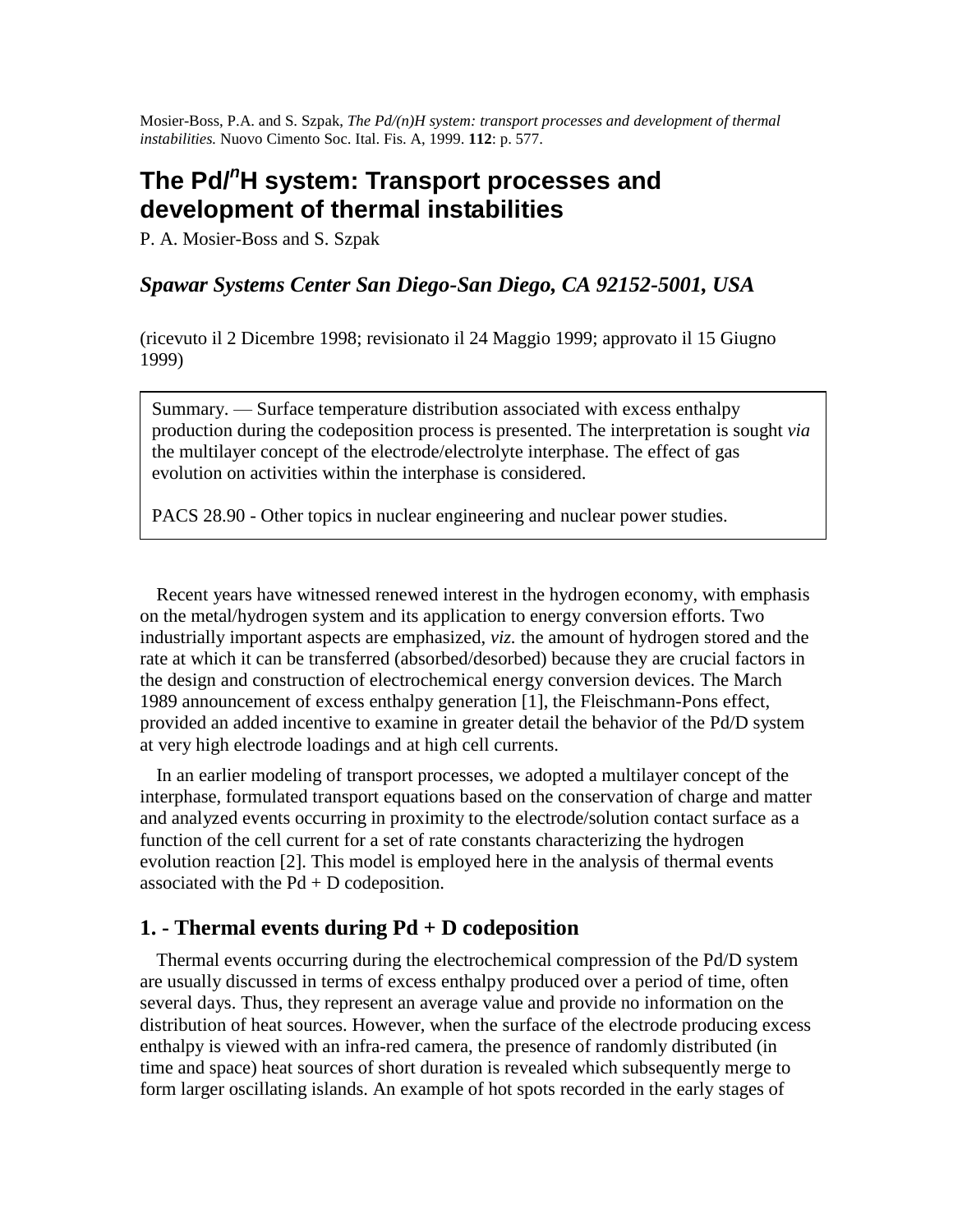codeposition is illustrated in figs, la and b. In this example, a Ni screen, placed close to the very thin cell wall (Mylar film), served as the negative electrode, upon which a deuterium-saturated Pd film was formed by the codeposition process [3,4]. Such electrodes exhibit a "carpet-like" appearance, *i.e.*, the structure that assures locally a nonuniform distribution of current density and/or overpotentials as well as very rapid absorption of deuterium. Simultaneous evolution of gas bubbles introduces an added component, *viz.* a source of random distribution of localized gradients (electrical, mechanical and chemical).



**Fig. 1. - Infra-red photographs of the electrode surface, a) View perpendicular to the electrode surface showing distribution of hot spots, b) View parallel to the electrode surface showing temperature gradients. Photographs taken by infra-red camera manufactured by Lynx Real-Time Systems, Los Gatos, CA 95030.**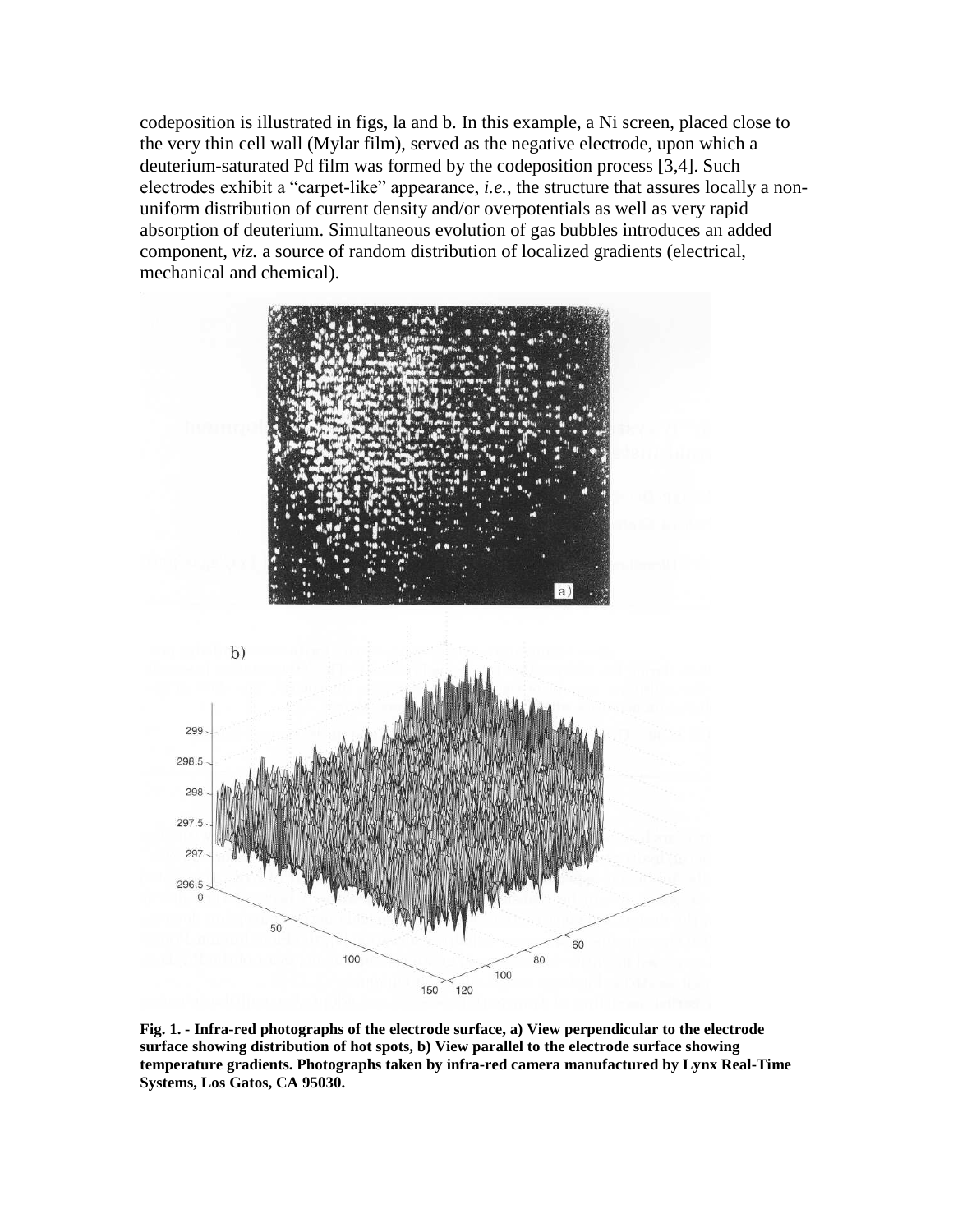Qualitatively, judging from the steep temperature gradients, fig. 1b, heat sources are of high intensity and located very close to the contact surface. Evidently, the subsurface region of the active Pd/D system consists of domains of high deuterium concentration (activity). Once formed; these domains are unstable. During current flow they are the source of excess enthalpy generation—in the absence of current flow they generate an outflow of deuterium.

# **2. — Development of thermal instabilities**

It is known that processes which are stable in contacting bulk phases may become unstable in the interphase region and *vice versa*. The development of instabilities and/or oscillatory behavior is expected in highly nonlinear systems, of which an operating electrochemical cell is a prime example [5,6]. The development of such instabilities was discussed by Fleischmann *et al.* [7,8]. They postulated that production of enthalpy in an operating Pd/D2O cell can be expressed as a function of a set of time/space-dependent variables and their differentials,

(1) 
$$
Q = \Phi(E, dE, \eta, d\eta, \theta, X, dX, \gamma, d\gamma).
$$

These variables are: cell voltage, *E*, cathodic overpotential, *η*(in particular its Volta component) on the solution side of the interphase, surface coverage  $\theta$ , deuterium content, *X* (expressed as the D/Pd atomic ratio), and the formation of the  $\gamma$ -phase. They noted that this functional dependence may lead to a number of features, among them the development of local instabilities. Indeed, the development of such instabilities, resulting in localized hot spots, was reported by us previously [9].

# **3. — Discussion**

Some of the variables in eq. (1) can be controlled by the experimenter, others cannot. Because these variables are interconnected, they can lead to the development of instabilities. To get a clearer picture of the events leading to the development of instabilities, we examine the following: i) the structure of the interphase, ii) the nature of adsorbed species, iii) the development of an active interphase and iv) interphase relaxation.

3.1. *Structure of electrode/electrolyte interphase.* — The electrode/electrolyte interphase is an assembly of non-autonomous layers whose structure is determined by operating processes [10]. The interface is defined as the contact surface (surface of discontinuity). This view is adopted because otherwise the interphase would have to be considered a single element, *i.e.*, the heterogeneous nature of the real interphase would have to be disregarded.

Transport of electrochemically generated hydrogen across the interphase is due to the coupling of interfacial processes:  $(b) \rightarrow (r_1) \rightarrow (ad) \rightarrow (\lambda_2)$  and the transport of interstitials:  $(\lambda_2) \rightarrow (m)$  in the electrode interior [3]. The processes of interest during charging are: reduction of H<sup>+</sup>, D<sup>+</sup> ions/H<sub>2</sub>O, D<sub>2</sub>O molecules occurring within the charge transfer layer,  $(r_1)$ , reactions (i) and (ii):

 $(i)$   $H^+(r_1) + e^-(r_1) \leftrightarrow H^-(r_2)$ ;  $j_1$ ,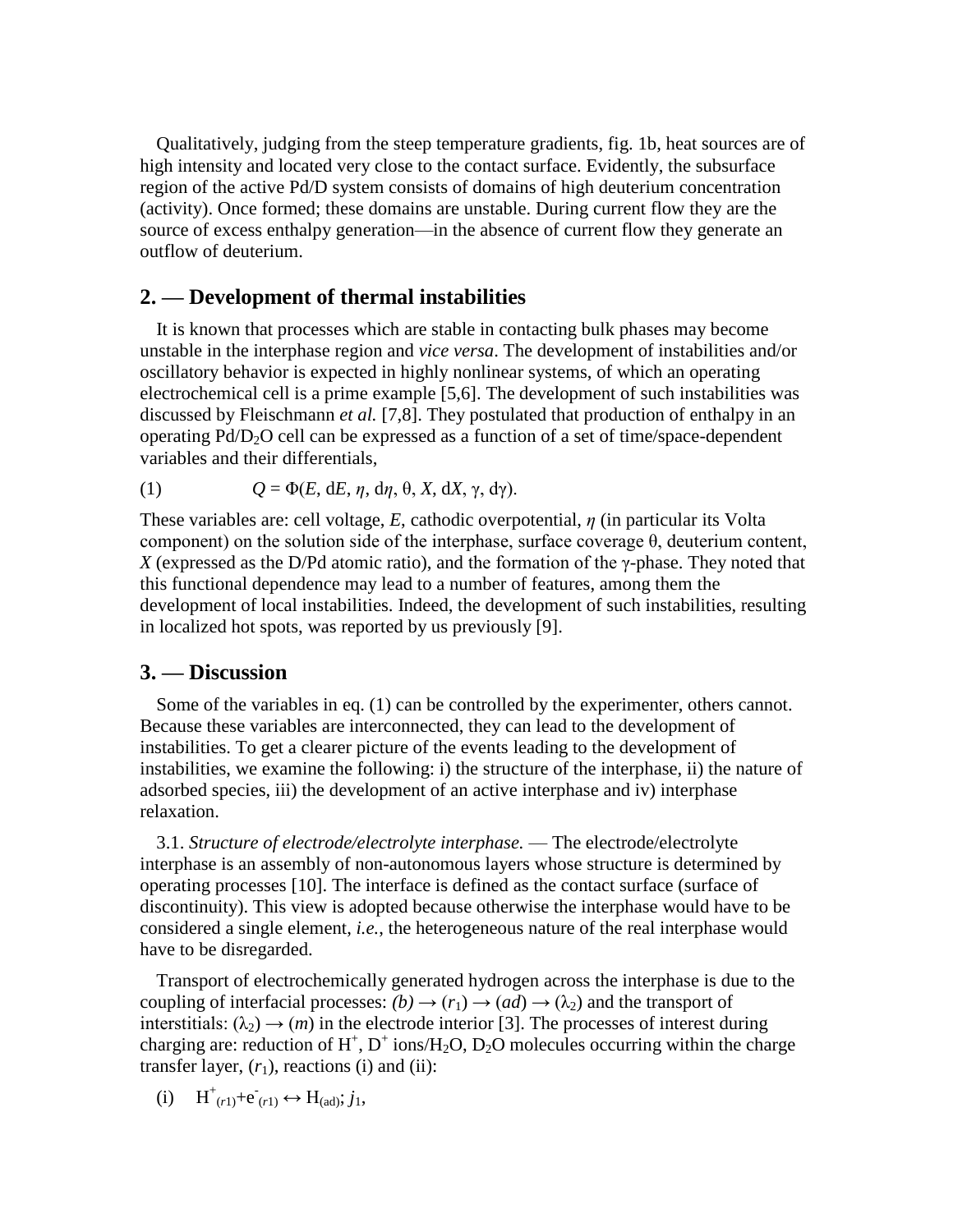(ii)  $H^+(r_1) + H^-(ad) + e^-(r_1) \leftrightarrow H^-(c_2)$ ; *j*<sub>2</sub>.

The adsorbed hydrogen restructures the electrode surface and either leaves the electrode surface by forming gas bubbles, reaction (iii), or enters the subsurface region. ( $\lambda_2$ ), reaction iv):

(iii)  $H_{(ad)} + H_{(ad)} \leftrightarrow H_{2,(g)}$ ; *j*<sub>3</sub>,

$$
(iv) \t H(ad) \leftrightarrow H(ab); j4.
$$

Reaction paths (i)-(iv) state that hydrogen is deposited onto the electrode surface by the first process, the Volmer path,  $j_1$ , and removed by the Heyrovsky-Horiuti,  $j_2$ , the Tafel path, *j*3, and by absorption, *j*4. The absorbed hydrogen is present in the form of protons which at high concentrations may form clusters [4], reactions (v) and (vi), respectively.

$$
(v) \t H(ab) \leftrightarrow H+(r2) + e-(r2),
$$

(vi)  $H_{(\lambda 2)} + H^+_{(\lambda 2)} \leftrightarrow H^+_{2,(\text{ab})}.$ 

The ionization, (v), and cluster formation, (vi), are considered chemical reactions. However, processes leading to desorption, *i.e.*, the reduction of protons in the reaction layer,  $(r_2)$ , reactions (vii) and (viii), respectively, are viewed as the solid state analogs of the Volmer and Heyrovsky-Horiuti paths

- $(vii)$   $H^+(r^2) + e^-(r^2) \leftrightarrow H^-(ab)$ ,
- (viii)  $H^+(R^2) + H^-(R^2) + e^-(R^2) \leftrightarrow 2H^-(R^2)$ .

Consequently, while rates of i) and ii) are governed by the Galvani potential, those in the solid-state, (vii) and (viii), depend on the surface potentials [7,8] followed by fast exchange, reaction (iv). We note that in this context an electron is considered either a reactant or product and expressions  $\vec{e}_{(\lambda 2)} \rightarrow \vec{e}_{(r1)}$ ;  $\vec{e}_{(\lambda 2)} \rightarrow \vec{e}_{(r2)}$ , represent the same, but energetically different, entities. (Note: Symbols H and D are used interchangeably.)

Transport paths and the resulting structure of the interphase are illustrated in fig. 2 upper for absorption, lower for desorption. To reiterate, the cell current, *I*, is split into two streams,  $j_1$  and  $j_2$  (*cf*. (i) and (ii)) yielding H in the adsorbed state that enters the subsurface layer ( $\lambda_2$ ) at the rate  $j_4$ . The absorbed hydrogen undergoes ionization to H<sup>+</sup>, (v), followed by diffusion. On desorption, the H<sup>+</sup> species are transported to the  $(\lambda_2)$  layer where they acquire electrons through a chemical recombination reaction, *j*<sub>ch</sub> and an electrochemical step,  $j_{el}$ . Subsequently, the neutral species are transferred to the  $(\lambda_1)$  layer at the rate *j*-4 followed by oxidation, *j*-1; and reduction and removal, *j*-2, from the electrode surface. This chain of events is not affected by the amount of absorbed hydrogen. However, kinetic parameters reflecting their mechanistic aspects may substantially vary with the hydrogen content.

3.2. *Nature of adsorbed species.* - The adsorbed hydrogen, deposited on polarized Pd surfaces, exists in two forms: the underpotentially adsorbed hydrogen,  $H_{up}$ , with  $\Delta G \le 0$ and the overpotentially adsorbed,  $H_{op}$  with  $\Delta G > 0$ . The  $H_{up}$  forms a multicoordinated covalent bond with the Pd and occupies a 3-fold site while the  $H_{op}$  is singly coordinated with a much weaker bond [11]. Consequently, binding of an atom to a surface involves two subsystems, electronic and ionic, where the contribution of the electronic subsystem to the binding is given by the work function difference.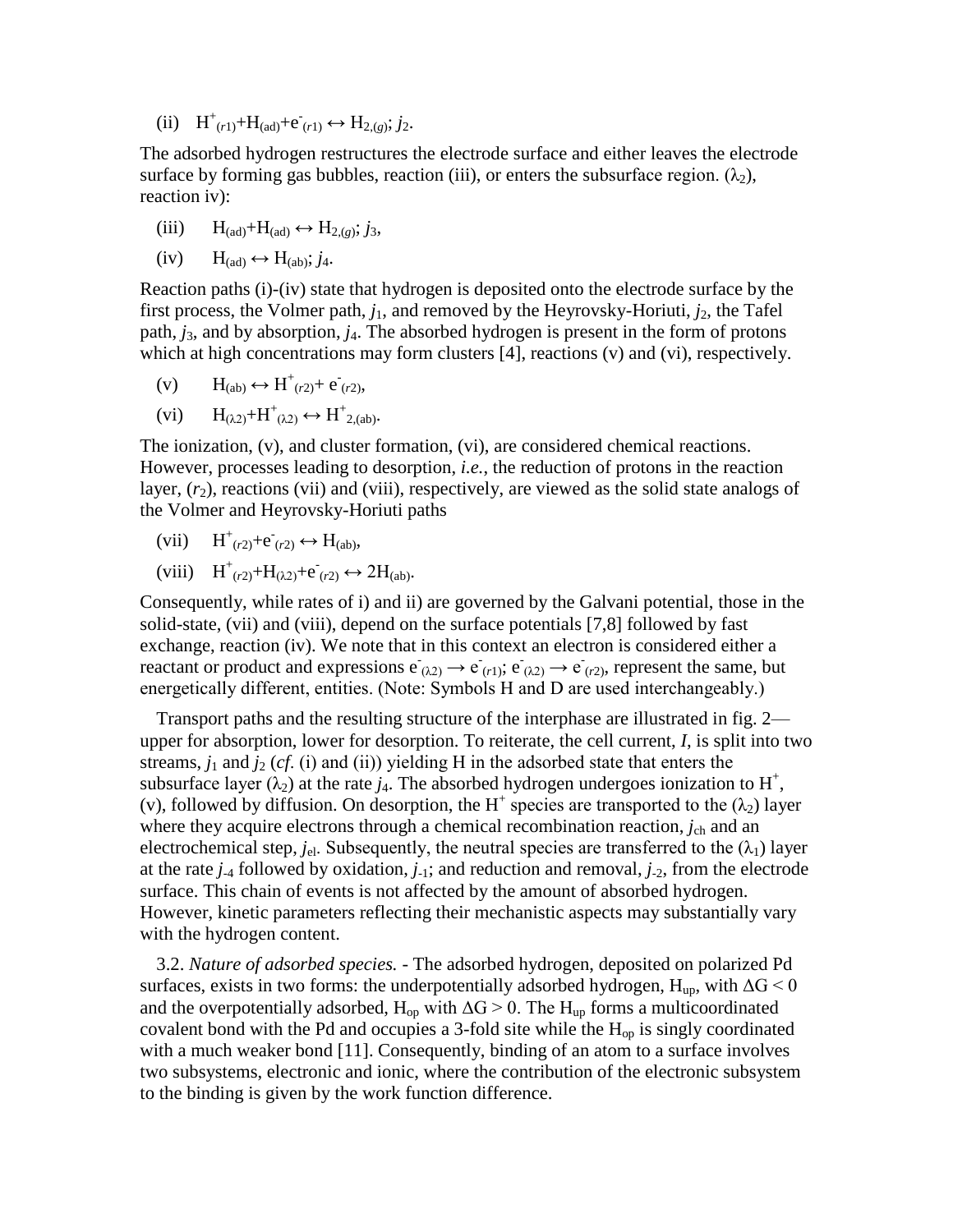One of the, as yet, unresolved problems concerns the species that are transported across the contact surface. Jerkiewicz et al. [12] suggest that H<sub>op</sub> undergoes interfacial transfer. A similar view was expressed by Flitt and Bockris [13], who stated that the low bond energy sites favor absorption. This view is also shared by Chevillot *et al.* [14]. In their view, the adsorption/absorption can be regarded as, to quote, "the proton passes from one screened system to another, *i.e.*, from the electron screening in the metal to ionic screening of the solvated ion in solution". The strongly adsorbed hydrogen is bound by a quasi-covalence while the weakly adsorbed H displays a metallic character which favors the equilibrium with the configuration of a proton in solution.



**Fig. 2. - Concept of the Pd/D2O interphase: (ad) adsorption layer, (c) contact surface, (ab) absorption layer,** *r***<sup>1</sup> and** *r***<sup>2</sup> reaction layers,** *b* **and** *m* **homogeneous solution and metal phases, respectively.** *I* **total** current,  $j_1$  Volmer path,  $j_2$  Heyrovsky-Horiuti path,  $j_3$  Tafel path (equivalent),  $j_4$  and  $j_4$  are adsorbedabsorbed exchange equivalent currents.  $j_{\rm ch}$  and  $j_{\rm el}$  are the  $\rm H^+$  fluxes generated within the subsurface layer, (λ<sub>2</sub>), by dissociation and oxidation, respectively. (λ) is an interphase region consisting of a set of **non-autonomous layers**  $(\lambda_1) = (ad)+(r_1), (\lambda_2) = (ab)+(r_2)$ .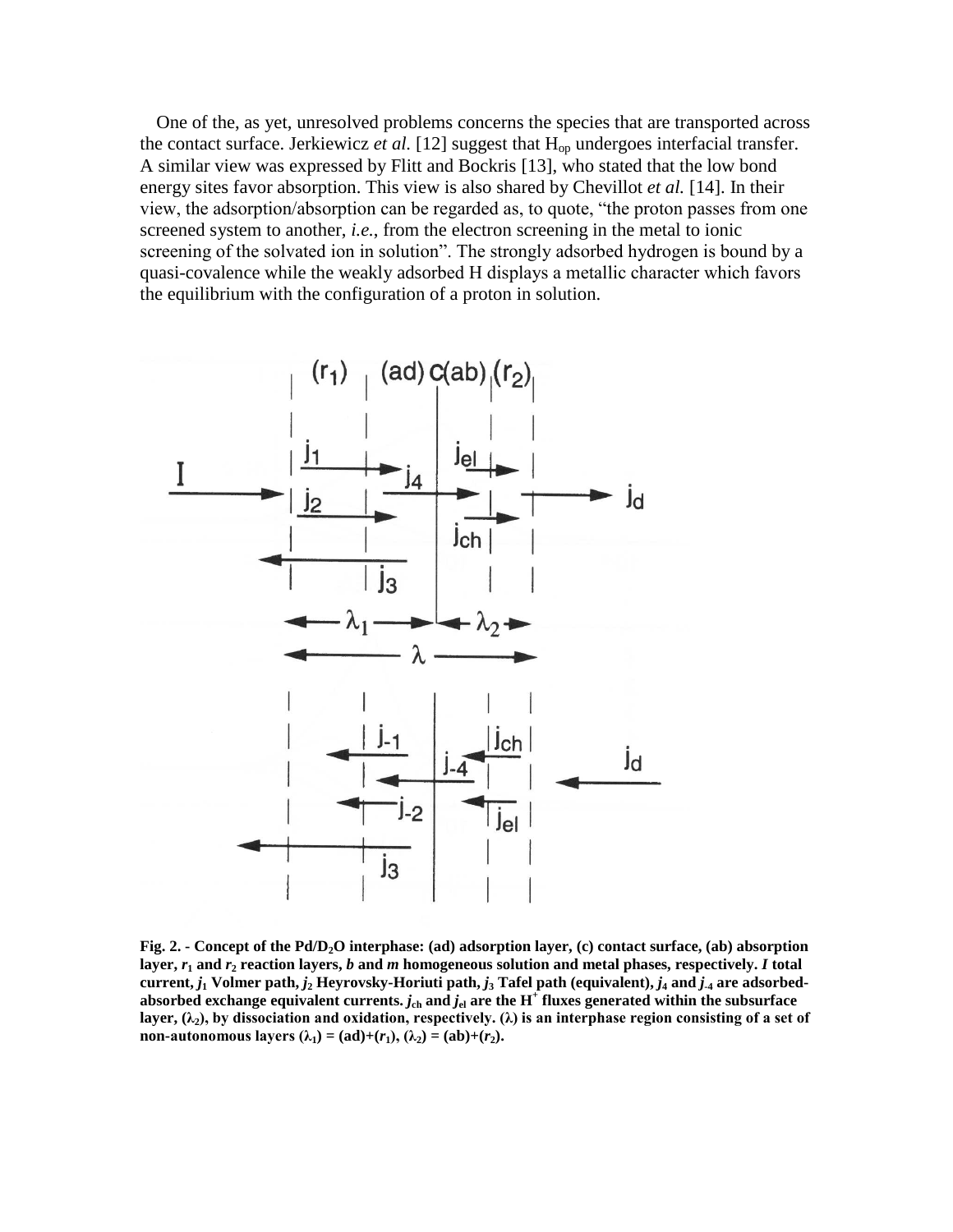Recent work of Jerkiewicz *et al.* [12] discussed the structure of the interphase in terms of participating processes. Using our notations, they assumed that the step  $H_{(ad)} \leftrightarrow H_{(ab)}$  is fast and that the  $H_{(ab)}$  species may be partially ionized. They argued that the surface coverage determines the operating driving force for diffusion and that, because of the fast phase transfer step, the diffusional flux depends on overpotential through  $H_{(ad)} \leftrightarrow H_{(ab)}$ being in quasi-equilibrium. Jerkiewicz and Zolfaghari [11] added another step in which the  $H^+ \cdot 4H_2O$  species "encounters the region close to the electrode surface where  $H^+$ discharge takes place with the formation of absorbed H". In our terminology, this region is defined as the reaction layer,  $r_1$ .

3.3. *Development of an active interphase*. - The formation, growth and detachment of electrogenerated hydrogen gas bubbles have a profound effect on the overall processes in both the solution and the metal side of the interphase. The evolution of gas bubbles on the electrode surface precludes uniform distribution of the cd and, therefore, overpotential. This, in turn, results in the removal of an external force acting upon the interphase of the hydrogen-loaded electrode and promotes formation of local gradients, *i.e.*, the formation of conditions believed to initiate the Fleischmann-Pons effect. How deep into the electrode interior these gradients extend depends on the residence time of the gas bubbles and the relaxation time of the processes under consideration.

To illustrate the effect of gas evolution on the redistribution of hydrogen by the exchange between absorbed and adsorbed atoms, one sets the cell current to zero and observes how the system relaxes at, and in the vicinity of, the surface. Using reasonable values for the rate constants of the participating processes [2], the distribution of absorbed deuterium in the first four layers immediately after cell current termination is illustrated in figs. 3a, b and c for diffusion coefficients  $D = 10^{-6}$ ,  $10^{-8}$  and  $10^{-10}$ cm<sup>2</sup>s<sup>-1</sup> and a charging current of  $40 \text{mAcm}^{-2}$  for t = 1, 10 and 1000 seconds. Inspection of the  $\zeta_i(t)$  (*i* = 1,2,3 and 4) curves (fraction of absorbed deuterium) shows that the diffusion coefficient controls the rate and efficiency of absorption,  $viz.$ , at high diffusion coefficients,  $e.g., D <$ 10<sup>-8</sup>, surface processes determine the rate of absorption and the fraction of desorbed hydrogen.

Because of the random distribution of gas bubbles on the electrode surface and the in and out transport of deuterium, situations may arise causing the concentration of absorbed deuterium to be higher in the second layer than in the first layer. The redistribution of deuterium following current termination, fig. 4. indicates the formation of concentration gradients in close proximity to the contact surface. Evidently, the gas evolution contributes to the formation of a zone with time- and space-dependent concentration of deuterium which, in turn, must be considered in the analysis of transport in the bulk material.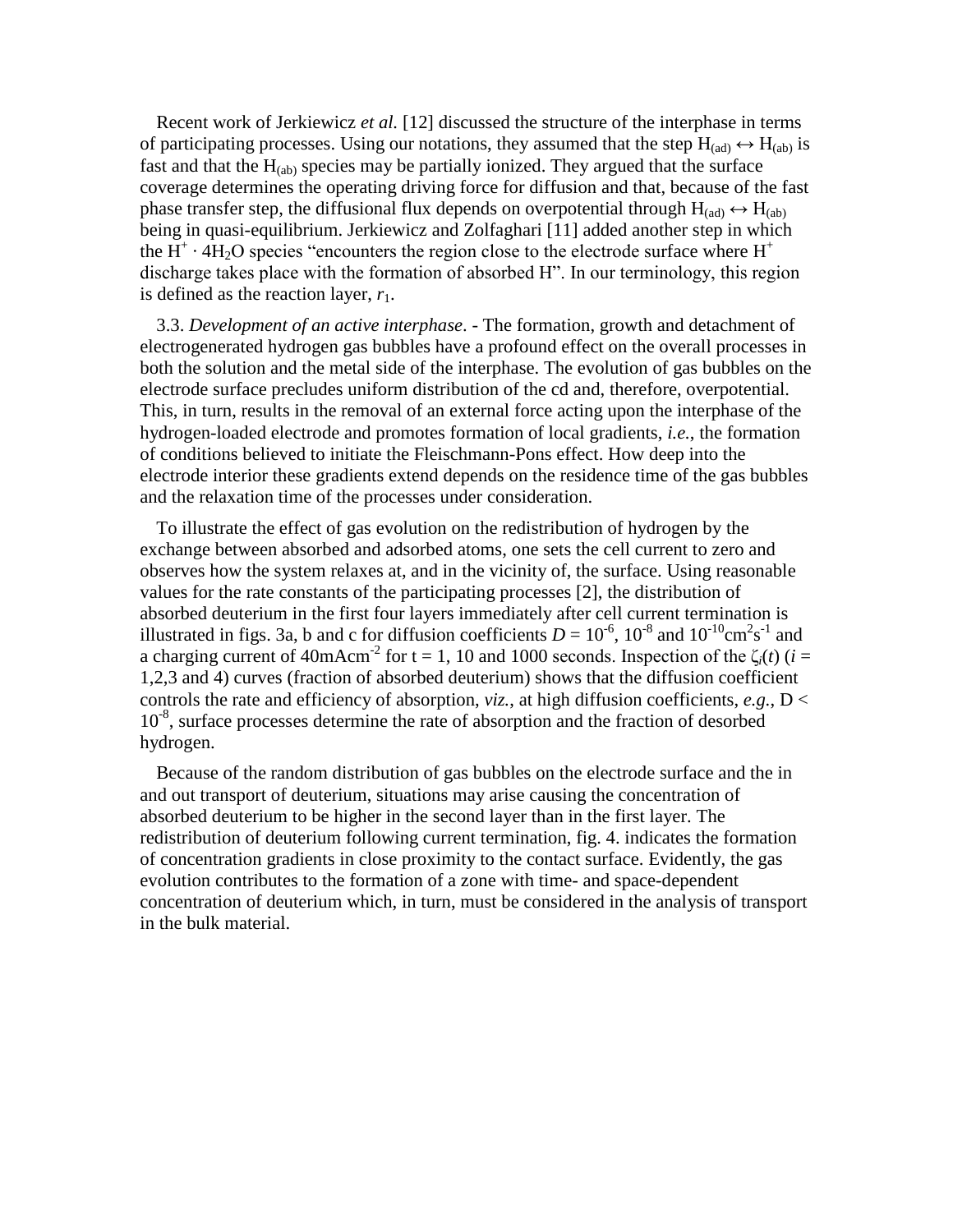

**Fig. 3. -** Time-dependent distribution of absorbed hydrogen during loading at  $I = 40 \text{ mAcm}^{-2}$  and unloading for: a)  $D = 10^{-6}$ cm<sup>2</sup>s<sup>-1</sup>; b)  $10^{-8}$ cm<sup>2</sup>s<sup>-1</sup> and  $D = 10^{-10}$  cm<sup>2</sup>s<sup>-1</sup>. Cell current terminated at 1, 10 and 1000 seconds, respectively. Rate constants:  $k_1 = 10^3$  cm<sup>3</sup>mol<sup>-1</sup>,  $k_2 = 10^2$  cm<sup>3</sup>mol<sup>-1</sup>,  $k_3 = 10^3$  cm<sup>2</sup>mol<sup>-1</sup>,  $k_4 = 2 \times 10^5$  cm<sup>3</sup>mol<sup>-1</sup>s<sup>-1</sup> and  $k_d = 2 \times 10^{-2}$  cm<sup>4</sup>mol<sup>-1</sup>s<sup>-1</sup>.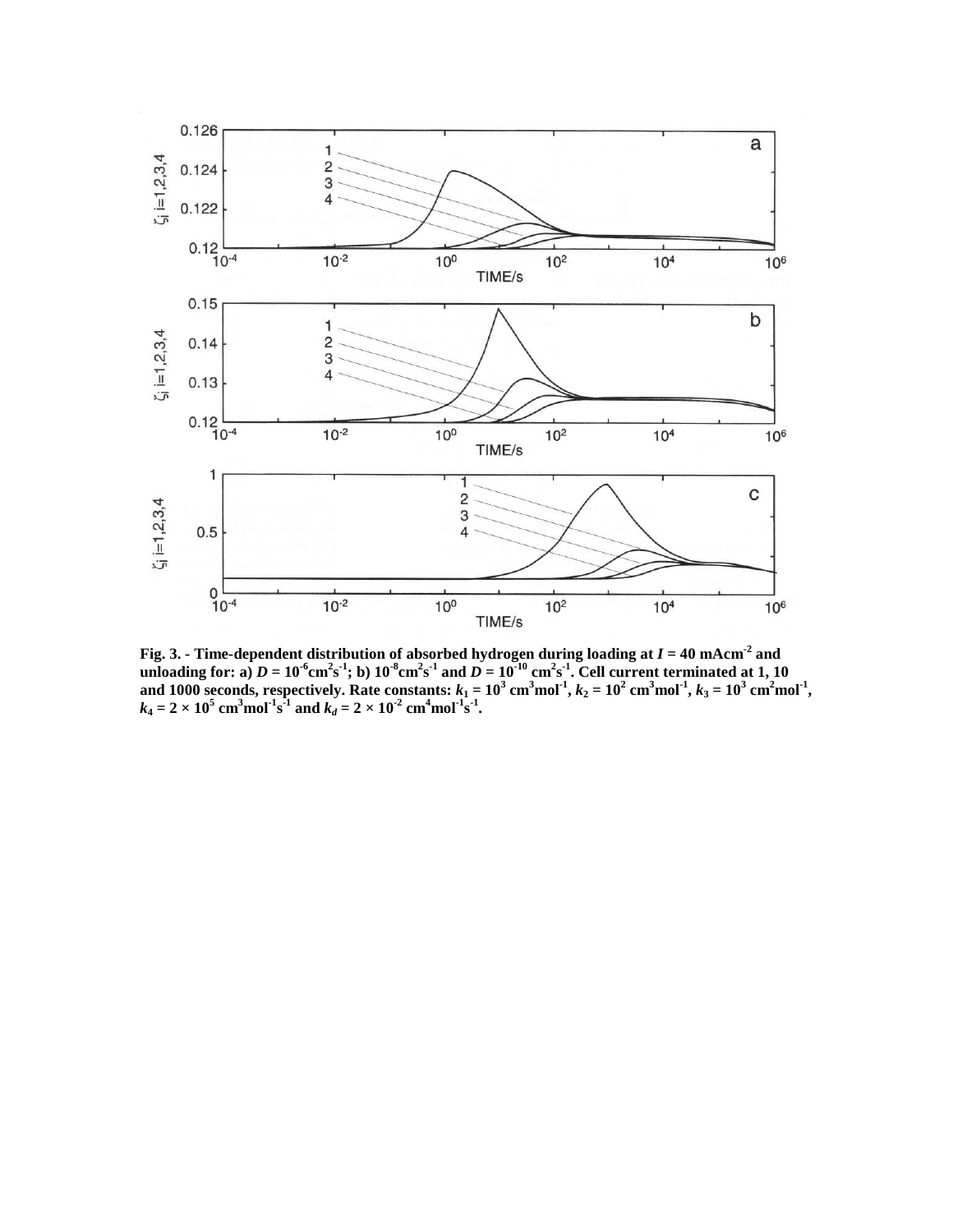



3.4. *Interphase relaxation.* - The electrode/electrolyte interphase is a non-electroneutral entity. The application of an external field further magnifies the non-electroneutral character. In particular, any change in the applied external field will greatly affect events occurring in the interphase region. It is within this environment that the effect of gas evolution on the interphase events should be discussed. The consequence of gas evolution is a localized change in the electrode potential which, in turn, changes the magnitude of the operating driving forces, *i.e.*, chemical/electrochemical potentials.

The use of the chemical potential as the driving force for the transport of species between two phases is subject to the application of the Gibbs-Duhem equation, *i.e.*, the requirenment that the temperature and concentration can be defined, or that local equilibrium can be assumed, which means that "local extensive property is the same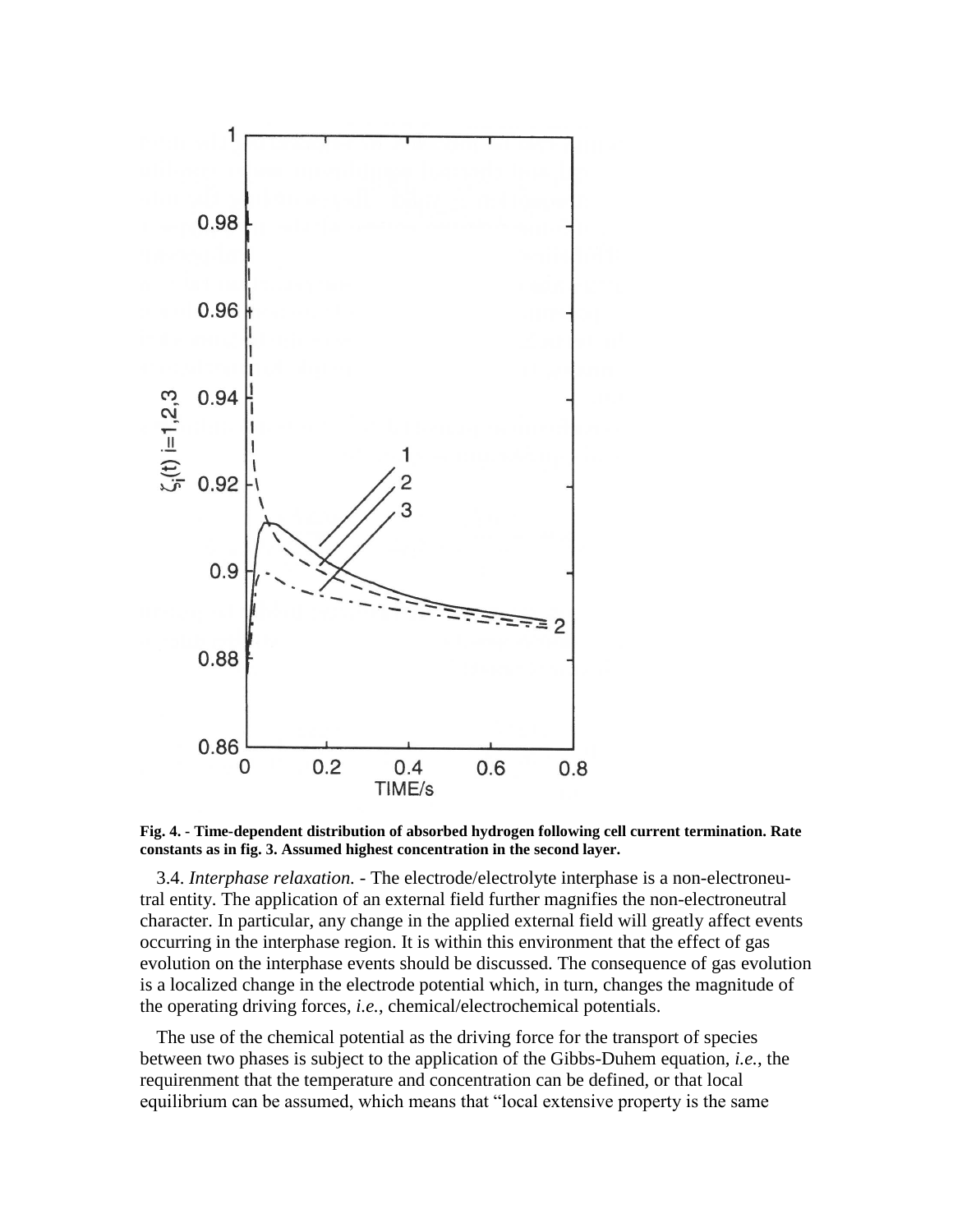function of the local macroscopic variables as at equilibrium" [15]. But the use of the electrochemical potential as the driving force for, *e.g.*, transport across the interphase or other processes, puts the system in a non-equilibrium state. A non-equilibrium interphase in local equilibrium can be modeled by segmenting the interphase into individual layers, each in mechanical and thermal equilibrium under conditions of transport, *i.e.*, where the Gibbs-Duhem equation is valid. Reassembling the interphase and assuming local equilibria, the non-homogeneous nature of the interphase is restored. While in each layer the Gibbs-Duhem equation is valid, the chemical potentials of the *i*-th species in the neighboring layers are different. Transport/reaction rates are determined by the difference in chemical potentials or, in the "no transport condition", by the acting fictitious forces. Thus, the term  $\Sigma n_i$ ,  $d\mu_i = 0$  expresses the balance of thermodynamic forces, *i.e.*, it represents an analog to d'Alembert principle for mechanical system and not the Gibbs-Duhem equation.

The chemical/electrochemical potential in a system containing charged particles in mechanical and thermal equilibrium is given by

(2) 
$$
\mu = \frac{\partial \Delta G}{\partial n_i} \bigg|_{p,T,n_i \neq n_j} = \frac{\partial \Delta F}{\partial n_i} \bigg|_{V,T,n_j \neq n_i}.
$$

When this system is placed in an external electric field, the potential energy of charged particles becomes a function of position, *i.e.*, the system becomes non-electroneutral. In this case, the electrochemical potential is given by

(3) 
$$
\mu = \frac{\partial \Delta G}{\partial n_i} \bigg|_{p,T,n_i \neq n_j, \psi} = \frac{\partial \Delta F}{\partial n_i} \bigg|_{V,T,n_j, \psi \neq n_i},
$$

where  $\psi$  is the external potential arising from uniform distribution of charges on the contact surface. The electrochemical potential of any charged species present in a thin layer can be evaluated by taking the derivative of the Gibbs (Helmholtz) free energy while keeping the temperature, pressure (volume), mole number and the externally applied potential constant [16].

A change in the electrochemical potential affects the species present at the contact surface as well as charged species in the absorbed state in close proximity to the contact surface. To assess qualitatively the ensuing changes, it is convenient to consider the structure of the interphase and the processes that occur as it transits from one "stopped condition" to another, the relaxation of the interphase. The complex nature of the interphase arises not only from the processes (i)-(viii) but also from changing volume and/or pressure. Thus, we can visualize a relaxation spectrum which leads to the development of gradients. Furthermore, a rapid change in the chemical potential may affect the kinetics of transformation, *e.g.*, diffusional transport from that described by the usual parabolic equation to hyperbolic one [17].

# **4. — Concluding remarks**

1) Unlike joule heating, excess enthalpy generation occurs in the form of localized events in close proximity to the contact surface.